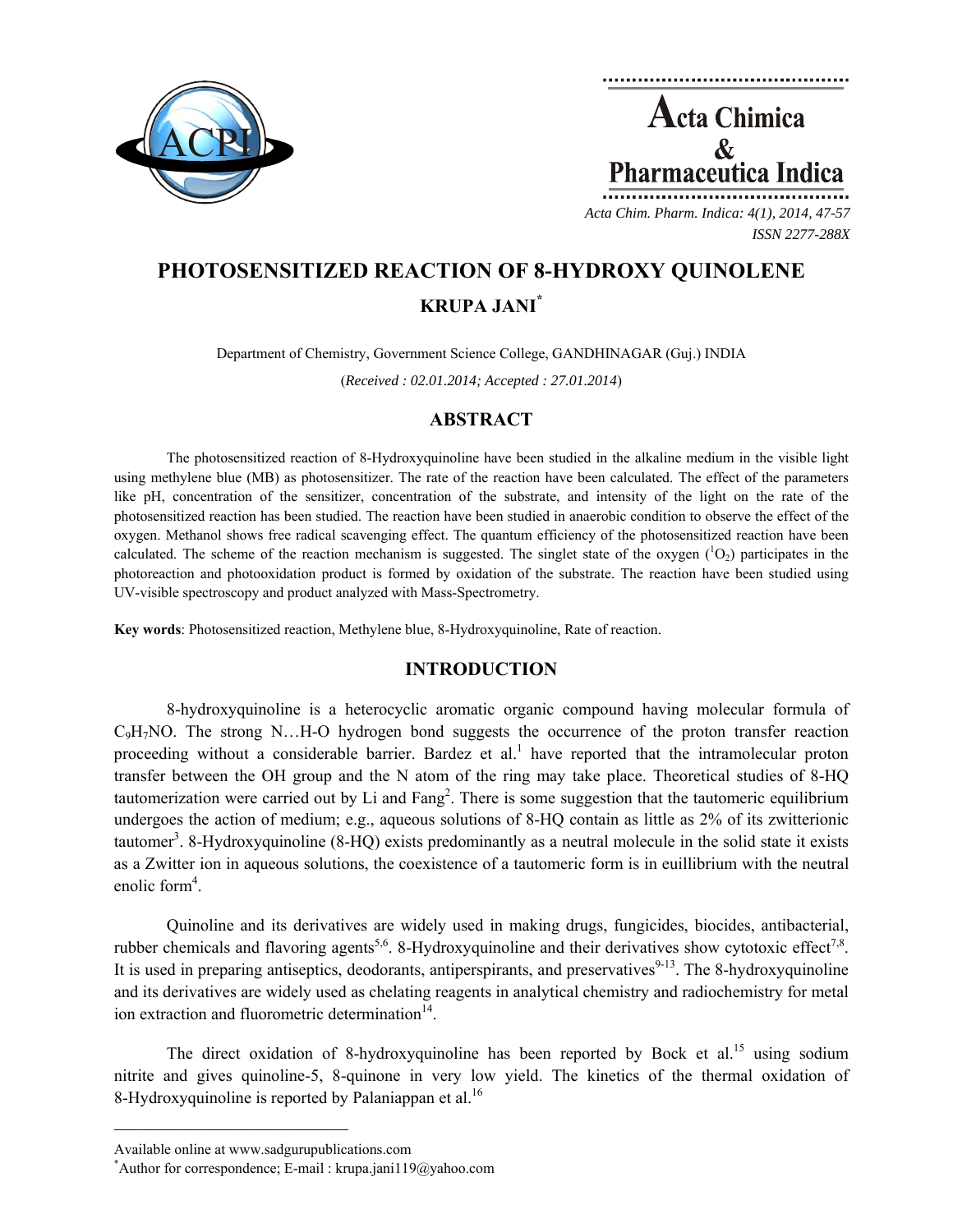Amarasekara<sup>17</sup> has reported the dye sensitized photo oxidation reaction of 8-Hydroxyquinoline or 5-Hydroxyquinoline and Cossy and Belotti<sup>18</sup> have studied the dye sensitized photooxidation of 8hydroxyquinoline and their derivatives, which obtained quinoline-5,8-quinone as photoproduct in dichloromethane and methanolic solution.

The kinetics of the rose Bengal (RB) sensitized photooxidation of 8-hydroxyquinoline in pH 6 aqueous solution and in organic media is reported by Pajares et al.<sup>19</sup>, and have concluded that 8-OHQ is effectively photooxidised with  $O_2(1Dg)$ , faster if the OH group is ionised.

Bardez et al.<sup>20,11</sup> have reported excited-state processes in 8- hydroxyquinoline and photo-induced tautomerization and solvation effects observed in water.

The photo oxygenation of 8-HQ and some of their derivatives has been studied by Cossy and Belotti<sup>18</sup> and quinoline-5, 8-quinone was obtained as oxidized photoproduct and the structure of the product was conformed using Mass-spectrometry,  ${}^{1}H$  NMR and  ${}^{13}C$  NMR methods. A number of reagents or methods suitable for the preparation of substituted quinoline-5,8-quinones have been developed<sup>22-25</sup>. Among these, the most widely used oxidizing agent for the transformation of substituted 8-hydroxyquinolines to substituted quinoline-5,8- quinones is Fremy's salt<sup>26</sup>.

The present study reports the study of photosensitized reaction of 8-hydroxyquinoline and their derivatives with the cationic dye methylene blue (MB) as a photosensitizer, which has also been used as sensitizer in a number of photochemical reactions<sup>27-30</sup>.

MB shows two different type of energy transfer process.

- (a) Electron transfer reactions including exciplex formation.
- (b) Energy transfer to triplet  $O_2$  to convert it to singlet oxygen for photooxidation.

The electron transfer reaction of methylene blue with imidazoline-2-ones in different solvents and at different pH and a complex formation of the sensitizer with the substrate in the excited state have been reported by Chawla et al. $31$ 

A number of studies have been reported on the photosensitization processes of methylene blue in the presence of the oxygen. Tanielian et  $aL^{32}$  have reported the kinetic and mechanism study of the photosensitization by methylene blue in the presence of the oxygen. Silva et al.<sup>33</sup> have reported photosensitization and oxidation of Lysozyme in the presence of methylene blue. Methylene blue photosensitized hydroxylation and oxidation with singlet oxygen have been reported in the literature<sup>31-34</sup>.

Photooxidation of torpedo californica acetyl cholinesterase with methylene blue has been reported by Weiner et al.<sup>35</sup> Photooxidation of furanoeremophilane by methylene blue, rose bengal, toluidine blue and safranine T has been reported by Li et al.<sup>36</sup> Generation of singlet molecular oxygen by photosensitization with methylene blue (MB) supported in Nafion-Na films has been reported by Wetzler et al.<sup>37</sup> Photodynamic effect of MB under aerobic and anaerobic conditions has been reported by McCullagh and Robertson<sup>38</sup>.

## **EXPERIMENTAL**

The photosensitized reaction of the 8-Hydroxyquinoline in the presence of methylene blue in the alkaline medium have been studied in the visible light using a 100 W tungsten lamp for the irradiation. The photoproduct has been isolated and identified. The singlet state of the oxygen  $(^1O_2)$  participates in the photo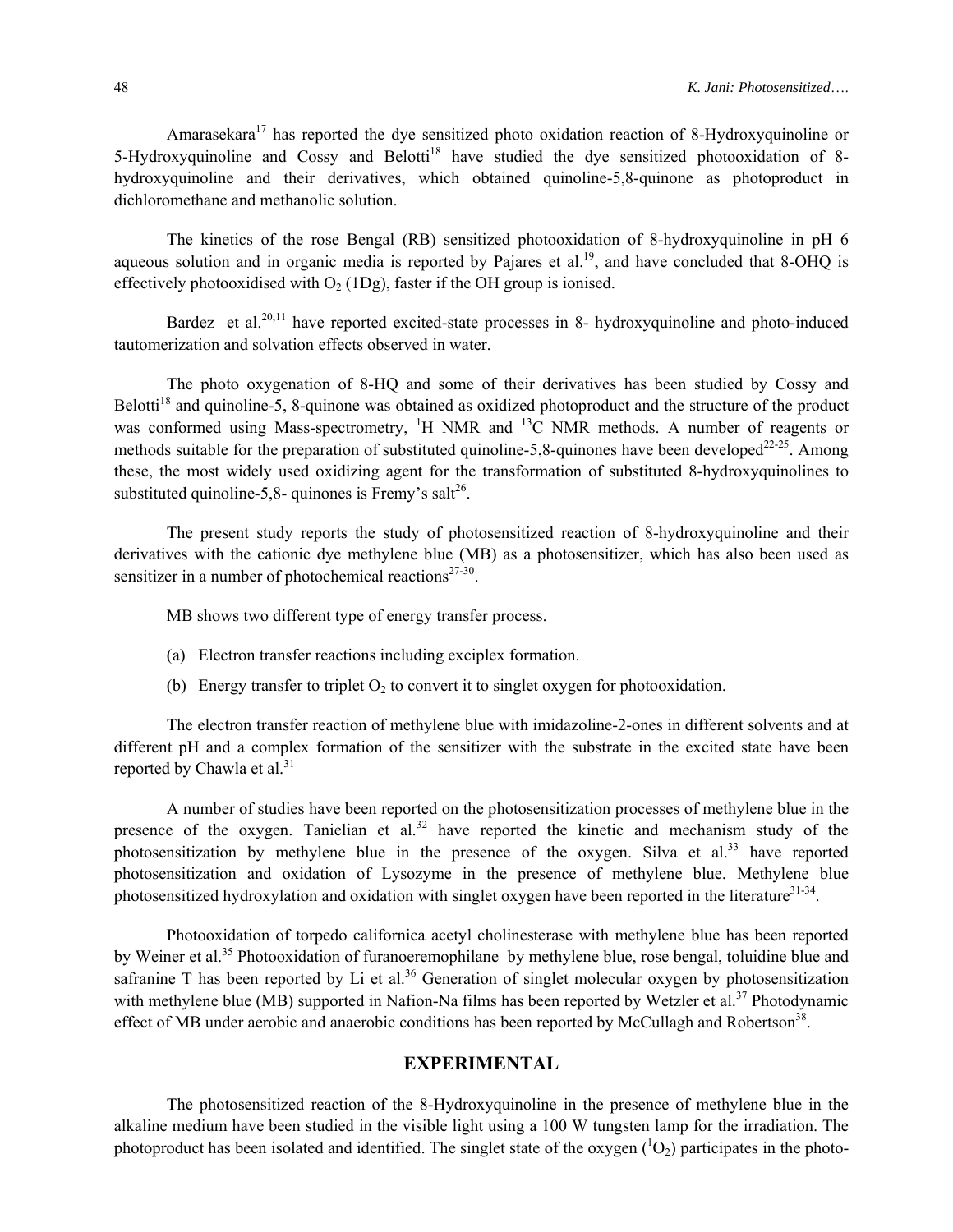reaction and photooxidation product is formed by oxidation of the substrates. 8-Hydroxyquinoline with methylene blue do not form photoproduct without irradiation.

The rate of the reaction has been calculated by measuring the change of the absorbance at the  $\lambda_{\text{max}}$  of the 8-HQ with time. The effects of the different parameters e.g. pH, concentration of the sensitizer, concentration of the substrate, the intensity of the light on the rate of the photosensitized reaction have been studied and the reaction conditions have been established. The rate of the reaction has also been studied in the anaerobic condition to observe the role of the oxygen on the reaction. The quantum efficiency of the photosensitized reaction has been evaluated using potassium ferrioxalate actinometer. The effect of the substrate concentration on the quantum efficiency has been studied to evaluate the different excited state of the substrate molecule. The quantum efficiency has also been studied in the anaerobic condition.

The photoproduct has been isolated, purified and analyzed with mass spectrometry. The mass spectrum of the product has been compared with the reported mass spectrum. The mechanism of the photosensitized reaction has been suggested.

## **RESULTS AND DISCUSSION**

#### **Spectral characteristics**

The spectrums of the pure 8-hydroxyquinoline was recorded in the pH rang 2-12 in the range of 200-400 nm. The spectrum of the pure 8-hydroxyquinoline was recorded in the acidic medium. The pH of the solution was maintained using suitable concentration of HCl. The –OH group gets protonated to  $-OH<sub>2</sub>$ **+ up to pH 3 and shows**  $\lambda_{\text{max}}$  **of cationic form of 8-hydroxyquinoline show**  $\lambda_{\text{max}}$  **at 252 nm and 305-315 nm** corresponding to  $\pi$ -π<sup>\*</sup> and n-π<sup>\*</sup> transition, respectively. The spectrums of the pure 8-HQ was recorded in the pH range 4-8 and  $\lambda_{\text{max}}$  of neutral form are observed at 239 nm and 285 nm for  $\pi$ - $\pi$ <sup>\*</sup> and n- $\pi$ <sup>\*</sup>, respectively. Spectrums of pure 8-hydroxyquinoline was recorded in the pH range 9-12. The pH of the solution was maintained using suitable concentration of NaOH. The -OH group gets deprotonated to –O**-** in the pH above 8. The absorbance bands corresponding to  $\pi$ -π<sup>\*</sup> and n-π<sup>\*</sup> transition for 8-hydroxyquinoline at 253 nm and 325-335 nm, respectively. Spectra of 8-HQ was recorded in the spectral range of 200-400 nm under experimental conditions against reagent blank.

The spectrum of the pure 8-HQ shows that compound exist in different form in the acidic, neutral and alkaline medium correspond different  $\lambda_{\text{max}}$  at the different pH (Table 1). Reported  $\lambda_{\text{max}}$ , molar absorptivity of 8-hydroxyquinoline with different pH (Table 2) and measured  $\lambda_{\text{max}}$  and molar absorptivity are shown the spectrum of reaction mixture containing 8-HQ and methylene blue was recorded without exposing to the visible radiation and after exposure to the visible radiation in the pH range between 2 to12.

The spectrum of the reaction mixture was recorded after keeping the solution in dark for 24 hours against reagent blank. The spectrum of the reaction mixture remains same as the solution of the substrate without exposing to the visible radiation. 8-HQ and methylene blue does not show reaction in the ground state. The spectrum of the reaction mixture of 8-HQ and MB were recorded after exposure to the visible radiation in the pH range 2-12 against a reagent blank. The spectra shows change in the absorption pattern with time. 8-HQ show reaction on exposure to the visible radiation in the presence of MB. The 8-HQ exist in cationic (protonated) form at pH lower than 3 and it exist in the neutral form between pH 4 to 8 while 8-HQ exist in anionic (deprotonated) form between pH 9-12.

The photosensitized reaction of 8-HQ studied at pH 4 to 12 (Fig. 1). Absorption band at 253 nm (of 8-HQ) show decreases in the intensity and a new absorption band appears at 225 nm and 270 nm for 8-HQ as the photoreaction product formation takes place.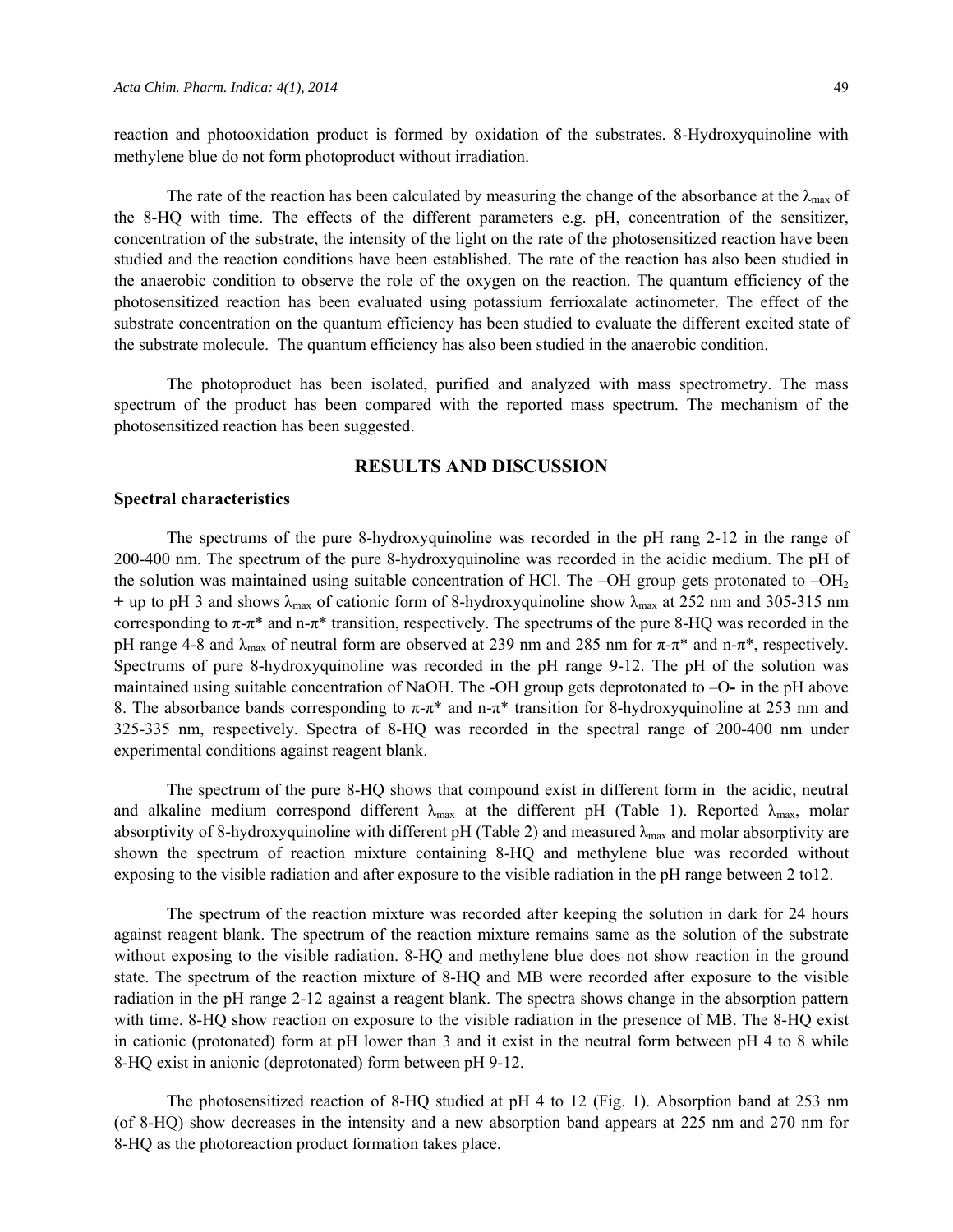| Compd. | Form    | рH        | $\pi$ - $\pi^*$  | <b>Experimental</b><br>ε value | $n-\pi$ *  | <b>Experimental</b><br>$\epsilon$ value |
|--------|---------|-----------|------------------|--------------------------------|------------|-----------------------------------------|
|        | Cation  | 2pH       | $250 \text{ nm}$ | 31.300                         | 305-315 nm | 1435-1520                               |
| $8-HO$ | Neutral | $4-8$ pH  | $239 \text{ nm}$ | 32.220                         | $285$ nm   | 2840                                    |
|        | Anion   | $9-12$ pH | $253 \text{ nm}$ | 30.010                         | 325-335 nm | 2816-2868                               |

**Table 1: Effect of pH on π-π\* and n-π\* transition and molar absorptivity some compounds**

**Table 2: Reported** λ**max and molar absorptivity of 8-hydroxyquinoline at different pH**

| Compd. | Form    | рH        | $\pi$ - $\pi^*$  | <b>Reported</b><br>ε value | $n-\pi^*$      | <b>Reported</b><br>ε value |
|--------|---------|-----------|------------------|----------------------------|----------------|----------------------------|
| 8-HO   | Cation  | 2pH       | $252 \text{ nm}$ | 31.600                     | $305 - 320$ nm | 1480-1550                  |
|        | Neutral | $4-8$ pH  | $240 \text{ nm}$ | 32.400                     | $283$ nm       | 2840                       |
|        | Anion   | $9-12$ pH | $254 \text{ nm}$ | 30.130                     | $325 - 340$ nm | 2820-2880                  |



**Fig. 1: Spectrum of 8-HQ and MB on exposure with time**

Substrate:  $[8-HO] = 2.0 \times 10^{-5}$  M; Sensitizer:  $[MB] = 2.0 \times 10^{-6}$  M; Light intensity = 11.18 E/S;  $pH = 11$ 

## **Product study**

The mass spectrum of the photoproduct of the 8-HQ in aqueous alkaline solution have been evaluated and compared with the reported mass spectrum and mass fragmentation of the Quinoline-5,8 quinone expected sample under experimental condition. The reaction product was isolated by extracting exposed solution 4 times with 5 mL Dichloromethane (DCM) solvent. Dichloromethane (DCM) solvent was collected and evaporated to dryness and product was dissolved in 5 mL methanol. The methanolic solution of the product was used for mass spectrometric analysis.

The reaction product have been analyzed by mass spectrometric analysis by comparing mass spectrum with the reported data of Quinoline-5,8-quinone (Fig. 2).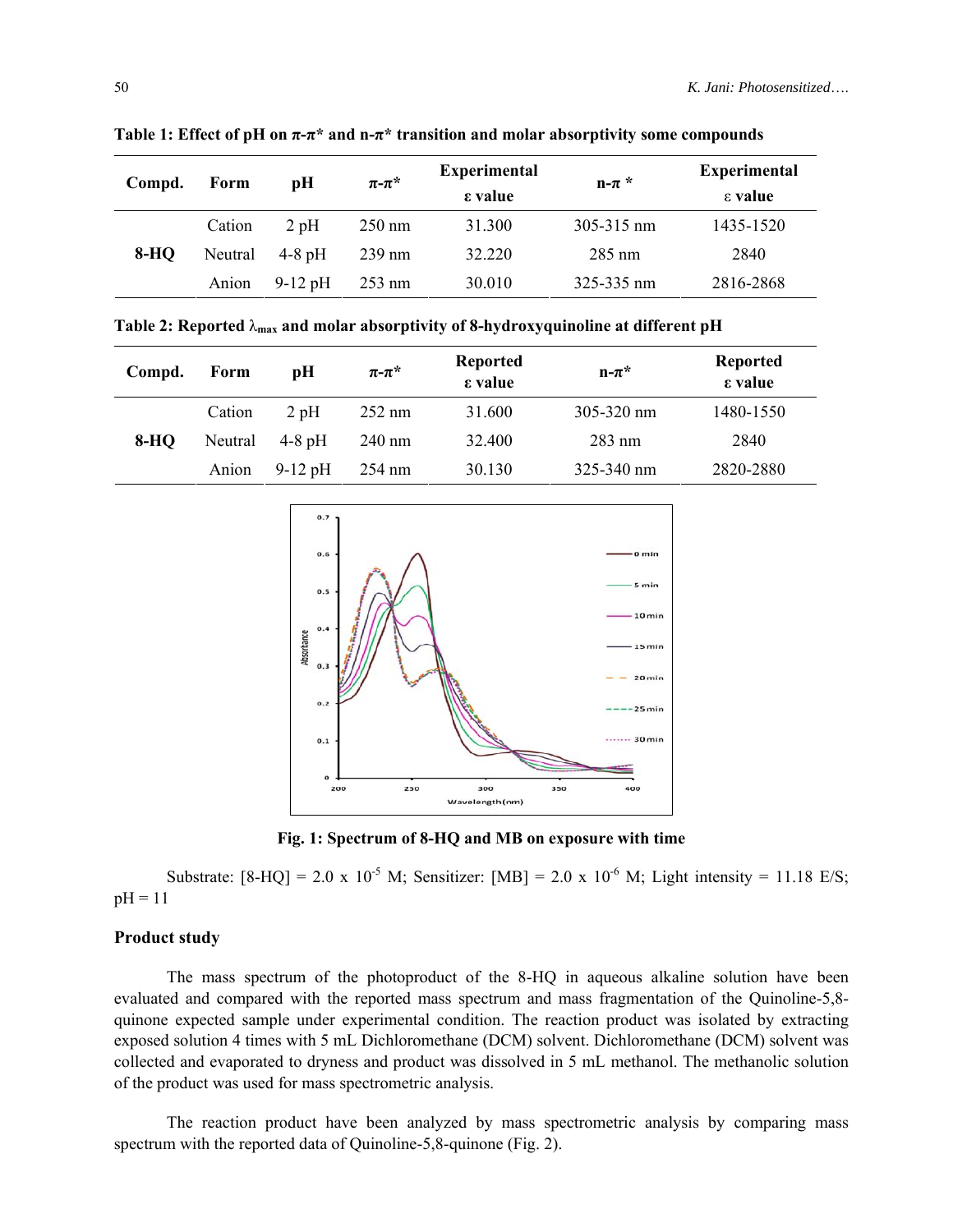

**Fig. 2: Mass spectrum of the photoproduct of 8-HQ** 

#### **The rate of the reaction**

The reaction mixture containing substrate and sensitizer at pH 11 was exposed to the visible light. Absorption band for 8-HQ at 253 nm decreases and the absorbance bands at 220 nm and 270 nm increases corresponding to the photoproduct. The decrease of the absorbance at the  $\lambda_{\text{max}}$  253 nm have been measured at different time intervals; which becomes constant after 30.0 min indicating the completion of the reaction. The results of a typical run for 8-Hydroxyquinoline have been presented. The decrease of the absorption for 8-HQ at 253nm and for have been used to calculate the rate constant for reaction. The rates of the photosensitized reaction for 8-hydroxyquinoline have been calculated (Table 3). A plot of  $2 + \log (O.D.)$ with time was prepared and slope was determined. The rate constant was calculated by following formula.

Rate constant  $= 2.303$  x Slope

The photosensitized reaction rate for 8-HQ in experimental conditions show in (Table 3).

**Table 3: Rate of the reaction of 8-hydroxy qunoline**

| Compound | Rate of the reaction (k) $\times$ 10 <sup>3</sup> mol L <sup>-1</sup> min <sup>-1</sup> |
|----------|-----------------------------------------------------------------------------------------|
| $8-HQ$   | 46.8                                                                                    |

## **The effect of variables on the rate of the reaction**

#### **The effect of the pH**

The photosensitizer effect of methylene blue on 8-HQ have not been observed in the acidic medium upto pH 3 but the reaction is observed when pH becomes 4 and rate constant of the photosensitized reaction have been calculated for 8-HQ with pH range 4-12. The reaction rate increases in this pH range and becomes constant at pH 11. The pH of the solution was maintained at 11 in the subsequent studies.

#### **The effect of the concentration of the sensitizer**

The effect of different concentrations of methylene blue on the rate of photosensitized reaction was studied. The rate constant was determined for 8-HQ taking MB in the concentration range of 1 x  $10^{-6}$  M –  $3.5 \times 10^{-6}$  M. The rate of the reaction remains constant for this concentration range of the sensitizer. The rate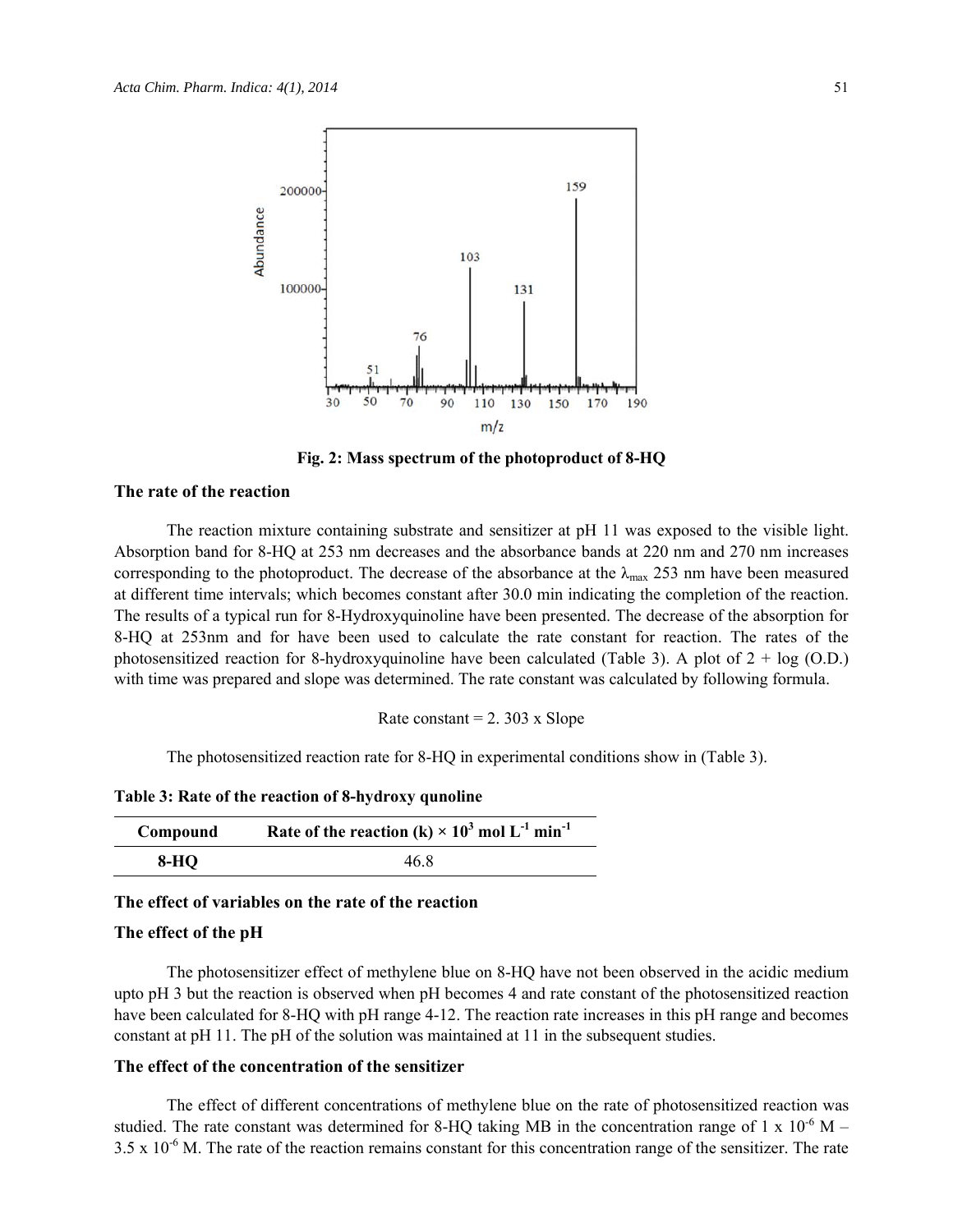of the reaction slightly decreases at higher concentration of the sensitizer, which may be due to higher deactivation effect of the sensitizer at the higher concentration.

## **The effect of the concentration of the substrate**

The effect of different initial concentrations of 8-HQ on the rate of the reaction was studied in the concentration range of 1 x 10<sup>-5</sup> M – 3.5 x 10<sup>-5</sup> M. Rate of the reaction remains constant in this concentration range of the substrate. Rate of the reaction is independent of the initial concentration of the substrate.

## **The effect of the light intensity**

The increase of light intensity [Einstein/second] (E/s) shows positive effect and rate of the photochemical reaction increases as the light intensity increases. The number of excited molecules of the sensitizer increases with higher light intensity and correspondingly the rate of reaction also increases (Table 4). A linear relationship is observed between the light intensity and the rate of the reaction.

| Intensity of light | Rate of the reaction (k) $\times$ 10 <sup>3</sup> mol L <sup>1</sup> min <sup>-1</sup> |  |  |  |
|--------------------|----------------------------------------------------------------------------------------|--|--|--|
| $I \times 108$ E/S | 8-HO                                                                                   |  |  |  |
| 4.85               | 17.5                                                                                   |  |  |  |
| 6.87               | 26.5                                                                                   |  |  |  |
| 11 18              | 46 8                                                                                   |  |  |  |

**Table 4: Effect of the light intensity on the rate of the reaction of 8-HQ**

#### **The effect of the anaerobic condition**

Study was carried out to observe the effect of oxygen concentration on the rate of the reaction. A purified nitrogen gas was passed through the solution of 8-HQ and MB for 20 min to remove dissolved oxygen of the solution. Maximum deoxygenated reaction mixture of the 8-Hydroxyquinoline and MB was exposed to the visible light.

The rate of the reaction was calculated. It decreases in the anaerobic condition. Quantum yield of the photosensitized reaction was calculated and it shows decrease in the anaerobic condition (Table 5).

**Table 5: Effect of anaerobic condition on the rate of the reaction (Study of the role of singlet oxygen) and quantum efficiency of 8-hydroxy qunoline**

|                          | Rate of the reaction (k) $\times$ 10 <sup>3</sup> mol L <sup>-1</sup> min <sup>-1</sup> | Quantum efficiency $(\Phi)$ |                            |  |  |
|--------------------------|-----------------------------------------------------------------------------------------|-----------------------------|----------------------------|--|--|
| <b>Aerobic condition</b> | <b>Anaerobic condition</b>                                                              | <b>Aerobic condition</b>    | <b>Anaerobic condition</b> |  |  |
| 46.8                     | -08                                                                                     | 0.314                       | 0.0305                     |  |  |

MB gets excited to singlet state upon irradiation. Excited singlet state of MB undergoes inter system crossing (ISC) and forms triplet state, which transfers energy to the triplet state of the oxygen to form singlet state oxygen. The singlet state oxygen is a good oxidizing agent.

Photoreaction is dependent on singlet state of the  $O_2$  which suggests that oxygen participates in the photosensitized reaction of the 8-Hydroxyquinoline. Concentration of singlet oxygen  $(^1O_2)$  decreases in anaerobic condition. Therefore the oxidation decreases due to small concentration of the singlet state oxygen.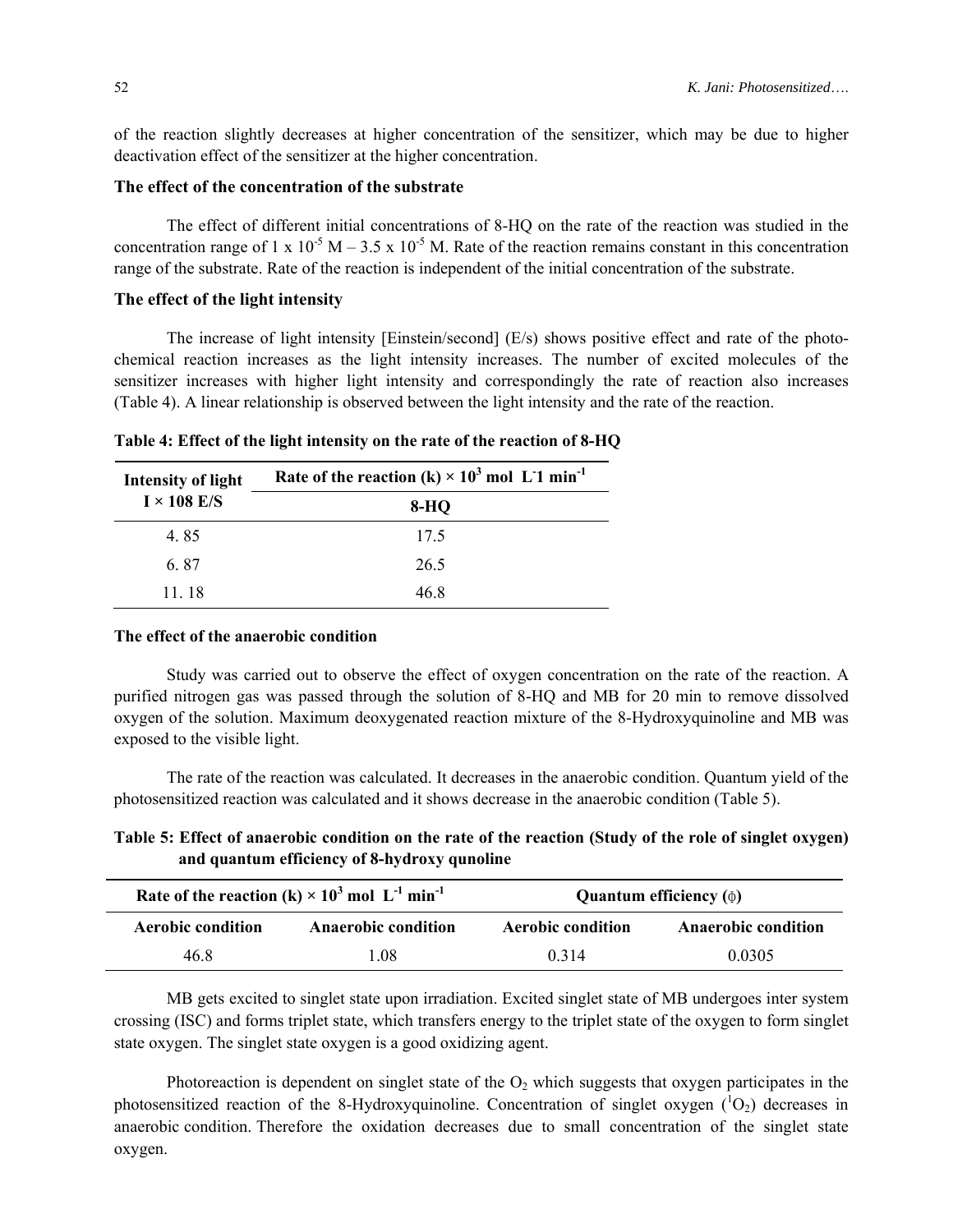Photochemistry of 8-Hydroxyquinoline has been reported by Cossy and Belotti<sup>18</sup> in the presence and the absence of oxygen, in methylene chloride solution. The formation of the singlet state oxygen in different solvent and the different sensitizer study has also been reported<sup>39,40</sup>.

#### **The effect of the solvent**

The effect of the solvent on photosensitized reaction of the 8- hydroxyquinoline was studied by changing the medium from aqueous alkaline to methanolic alkaline. 8-HQ show absorbance bands of  $\pi$ - $\pi$ <sup>\*</sup> and n- $\pi^*$  transition at 253 nm and 325-335 nm in the alkaline methanol.

The rate of the reaction slightly decreases in the case of 8-HQ but reaction takes place as in the aqueous solution. The free radical scavenging effect in methanolic solution is not observed. The photoreaction of 8-HQ does not proceed via a free radical intermediate formation in methanolic solution and rate of the reaction calculated (Table 6).

## **Table 6: Effect of solvent on the rate of the reaction of 8-hydroxy qunoline (Study of the free radical scavenging effect of methanol)**

| Compound | Rate of the reaction (K) $\times 10^{-3}$ mol L <sup>-1</sup> min <sup>-1</sup> |                                     |  |  |  |
|----------|---------------------------------------------------------------------------------|-------------------------------------|--|--|--|
|          | <b>Aqueous alkaline solution</b>                                                | <b>Methanolic alkaline solution</b> |  |  |  |
| 8-HO     | 46 8                                                                            | 41.5                                |  |  |  |

#### **The quantum efficiency [(**φ**) value]**

The quantum efficiency of the photochemical reaction was determined by using potassium ferrioxalate as an actinometer at different initial concentration of the substrate. It was also determined in the anaerobic condition (Table 7).

The plot of the  $\varphi$  value and the initial concentration of the substrate show a horizontal relationship with zero slope<sup>41</sup>, which suggest that the  $\phi$  value of the photochemical reaction is independent of the initial concentration of the substrate. The energy transfer takes place from the singlet excited state of the sensitizer molecule to the substrate molecule.

The plot of the inverse of the quantum efficiency versus inverse of the concentration of the substrate is horizontal with zero slope<sup>41</sup>.

The quantum efficiency of the anaerobic reaction is approximately ten times lower than quantum efficiency of aerobic reaction. It shows that the photosensitized reaction is less efficient in anaerobic condition and concentration of the oxygen plays an important role in the product formation.

|  | Table 7: Quantum efficiencies of 8-hydroxy quinoline and derivatives |  |  |  |  |
|--|----------------------------------------------------------------------|--|--|--|--|
|  |                                                                      |  |  |  |  |

| Compound | $\Phi$ value |  |  |
|----------|--------------|--|--|
| $8-HQ$   | 0.314        |  |  |

The solution of the 8-HQ at different pH between 2 to 12 does not absorb visible radiation and spectral changes on the exposure to the visible light are not observed. Spectrum of the exposed reaction mixture up to pH 3 remains the same as the control solution suggesting that the cationic form of 8-HQ do not undergo photosensitized reaction. 8-HQ with methylene blue at pH between 4 to12 show spectral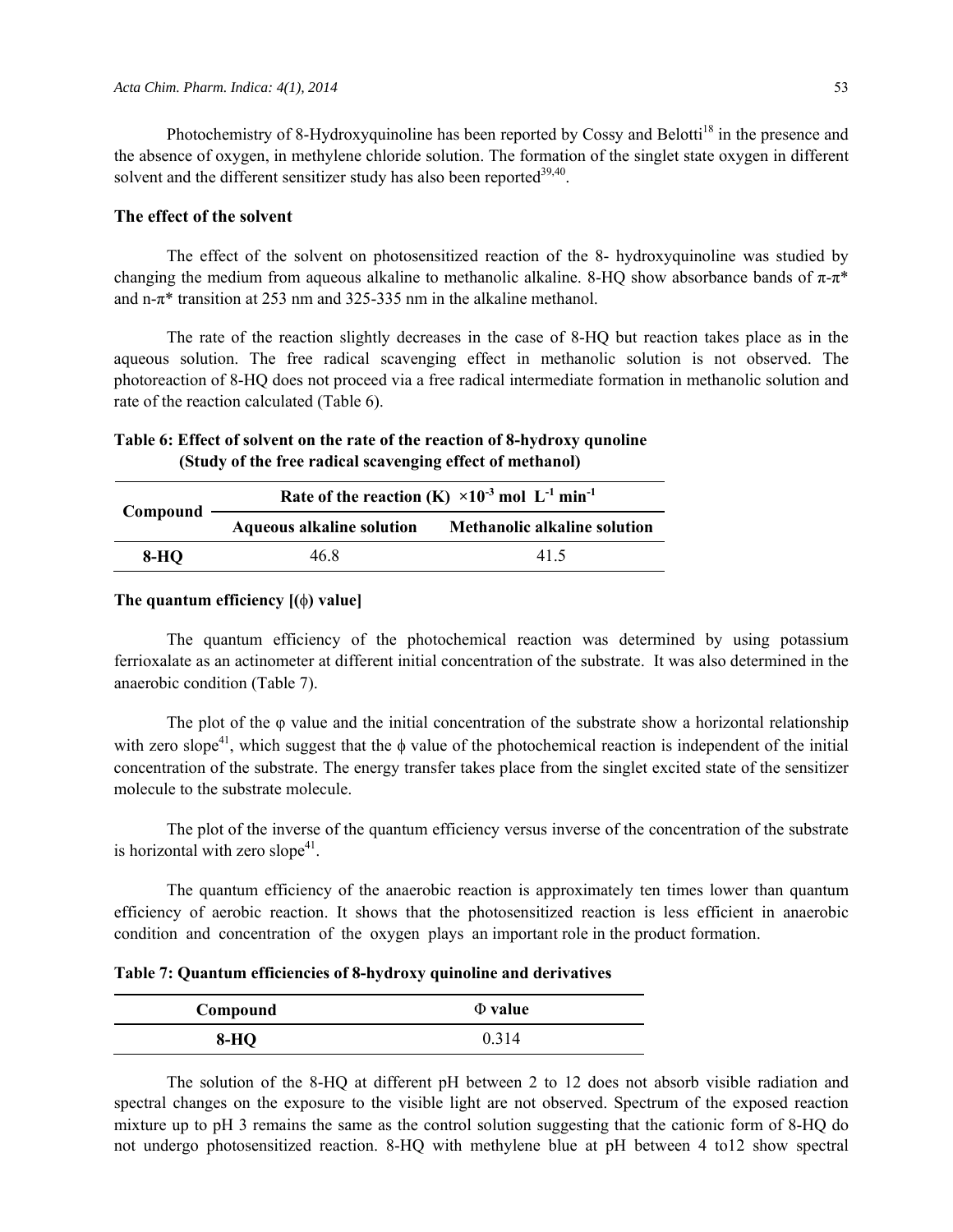changes with time when exposed to the visible light. This suggests that a photochemical reaction occurs in the neutral and the anionic form of the 8-HQ in the presence of sensitizer MB. The 8-HQ in the pH range 4-12 of the neutral and the anionic form are in equilibrium.

Cationic dye MB absorbs visible radiation and is excited to the singlet state, which transfers its energy to 8-HQ which undergo photochemical reaction. Plot of the quantum efficiency versus concentration  $(\phi \rightarrow C)$  shows a horizontal relationship, which suggest singlet state energy transfer from singlet excited state sensitizer molecule to the substrate molecule $4^1$ .

Plot of the inverse of the quantum efficiency versus inverse of the concentration of substrate ( $1/\phi \rightarrow$ 1/C) is a horizontal line with zero slope, suggests that exciplex formation does not take place between the excited state of cationic dye MB and 8-HQ on exposure to the visible light. The anionic form of 8-HQ show absorption band at 253 nm and 255 nm, which decrease in intensity and a new absorption band appear at 225 nm and 270 nm on exposure to the visible light in the presence of MB.

The photosensitized reaction of 8-HQ does not show any change in the reaction pattern except slight decrease in the rate of the reaction which carried out in methanolic solution. The reaction does not take place via formation of a free radical<sup>42-44</sup>. There was no interaction between MB and 8-HQ without exposure to the visible radiation. The rates of the reaction calculate for 8-HQ methanolic alkaline solution, which are compare to aqueous alkaline solution of 8-HQ.

Reaction of the 8-HQ MB in the aerobic and anaerobic condition in alkaline medium on exposure of visible light the spectral changes with remains unchanged, suggesting that, the photoproduct formation of 8-HQ with excited state of MB is affected by the absence of  $O_2$  so, the experimental observation of rate of the reaction and quantum efficiency of the reaction in anaerobic condition suggests that product formation involve oxidation by singlet state of the oxygen  $(^1O_2)$ .

Methylene blue is excited to the singlet excited state on exposure to the visible radiation. The singlet excited state of MB undergoes ISC and forms triplet excited state, which transfers the energy to triplet state of the oxygen to form singlet state oxygen. Singlet state oxygen oxidizes singlet excited anionic form of 8-HQ to give the photoproduct. Reaction of 8-Hydroxyquinoline with the singlet molecular oxygen  $(^1O_2)$  in the mixture containing methylene chloride and methanol has been reported by Amarasekara<sup>17</sup>. Mass spectroscopy data of the 8-HQ compared with the reported mass data of the Quinoline-5, 8-quinone the photoproduct, which suggest that Quinoline-5, 8-quinone for 8-HQ is the only photoproduct. The photoreaction product of the 8-HQ and their derivatives and MB were isolated, purified and analyzed. The m/z values of photoproduct are listed in Table 8.

| anıe |  |
|------|--|
|------|--|

| Compound             | The photoproduct of 8-hydroxyquinoline |             |             |            |           |  |
|----------------------|----------------------------------------|-------------|-------------|------------|-----------|--|
| <b>Fragment</b> ions | $C_9H_5NO_2$                           | $C_9H_9N^+$ | $C_7H_5N^+$ | $+ C_6H_4$ | $C_3HN^+$ |  |
| $m/z$ Value          | 159.0                                  | 1310        | 103.0       | 76.0       | 51.0      |  |

**Mechanism: Photosensitized oxidation of 8-hydroxyquioline** 

MB  
\n
$$
MB *1 \xrightarrow{hv} MB *1
$$
\n
$$
MB *1 \xrightarrow{ISC} MB *3
$$

$$
MB^*^3 + {}^3O_2 \longrightarrow {}^1O_2
$$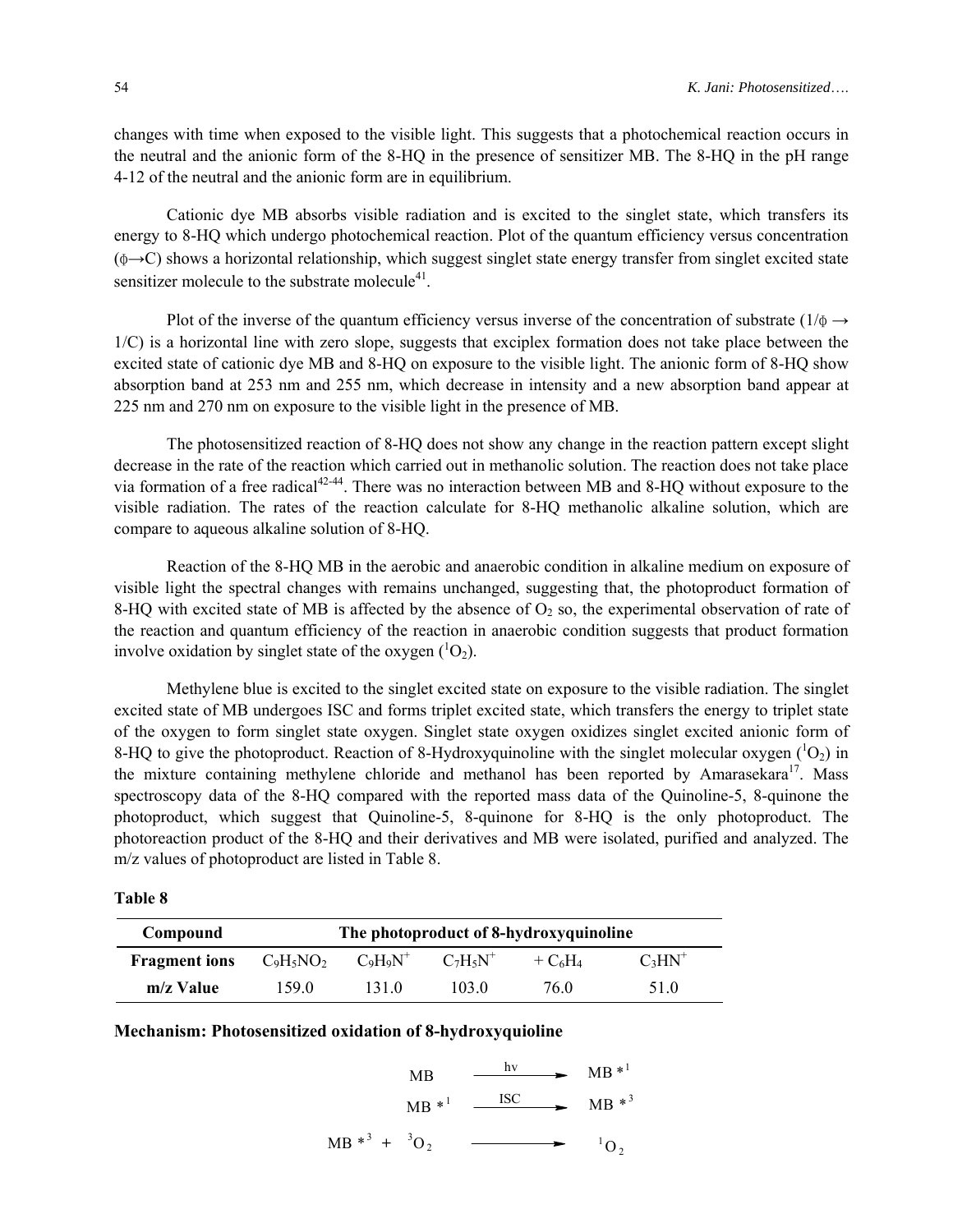

## **CONCLUSION**

The anionic form of 8-Hydroxyquinoline do not show spectral changes on the exposure to the visible light of photosensitized reaction. The 8-Hydroxyquinoline existence is equilibriums in neutral and anionic form. The anionic form of 8-Hydroxyquinoline undergo photosensitized oxidation reaction in presence of methylene blue in the alkaline medium. Spectral profile of the exposed solution suggests that product of reaction is quinoline-5,8-quinone. The photoreaction is observed in methanolic solution of 8-Hydroxyquinoline suggesting do not free radical formation occurs. The photoreaction do not takes place in the anaerobic condition suggest the singlet oxygen participate in the reaction. The rate of the reaction is dependent on pH, light intensity but is independent of initial concentration of the substrate, sensitizer concentration and concentration of oxygen.

#### **ACKNOWLEDGEMENT**

I thankful to UGC for the financial assistance and to Prof. U. C. Pande Ex-Head, Deptt. of Chem., School of Sciences, Gujarat University, Ahmedabad. I also thankful to Prof. M. R. Mehta, Head, Deptt. of Chem., Shri P. H. G. Muni. Arts and Science College, Kalol (N.G) for valuable guidance.

#### **REFERENCES**

- 1. E. Bardez, I. Devol, B. Larrey and B. Valeur, J. Phys. Chem. B, **101**, 7786 (1997).
- 2. Q. S. Li and W. Fang, Chem. Phys. Lett., **367**, 637 (2003).
- 3. A. Albert and G. B. Barlin, J. Chem. Soc., 2384 (1959).
- 4. S. F. Mason, J. Che. Soc., 1294 (1956).
- 5. G. Valli, S. Sivakolunthu, S. Muthusubramanian and S. Sivasubramanian, J. Indian Chem. Soc., **77**, 252-253 (2000).
- 6. B. Murugasu Oei and T. Dick, Int. J. Antimicrob. Agents, **18**, 579-582 (2001).
- 7. M. Yamato, K. Hashigaki, Y. Yasumoto, J. Sakai, R. F. Luduena, A. Banerjee and S. Tsukagoshi, J. Med. Chem., **30**, 1897-1900 (1987).
- 8. A. Y. Shen, S. N. Wu and C.-T. Chiu, J. Pharm. Pharmacol., **51**, 543-548 (1999).
- 9. H. Gershon, D. D. Clarke and M. Gershon, J. Pharm. Sci., **80**, 542-544 (1991).
- 10. M. Barboiu, C. Guran, I. Jitaru, M. Cimpoesu and C. T. Supuran, **3**, 233-240 (1996).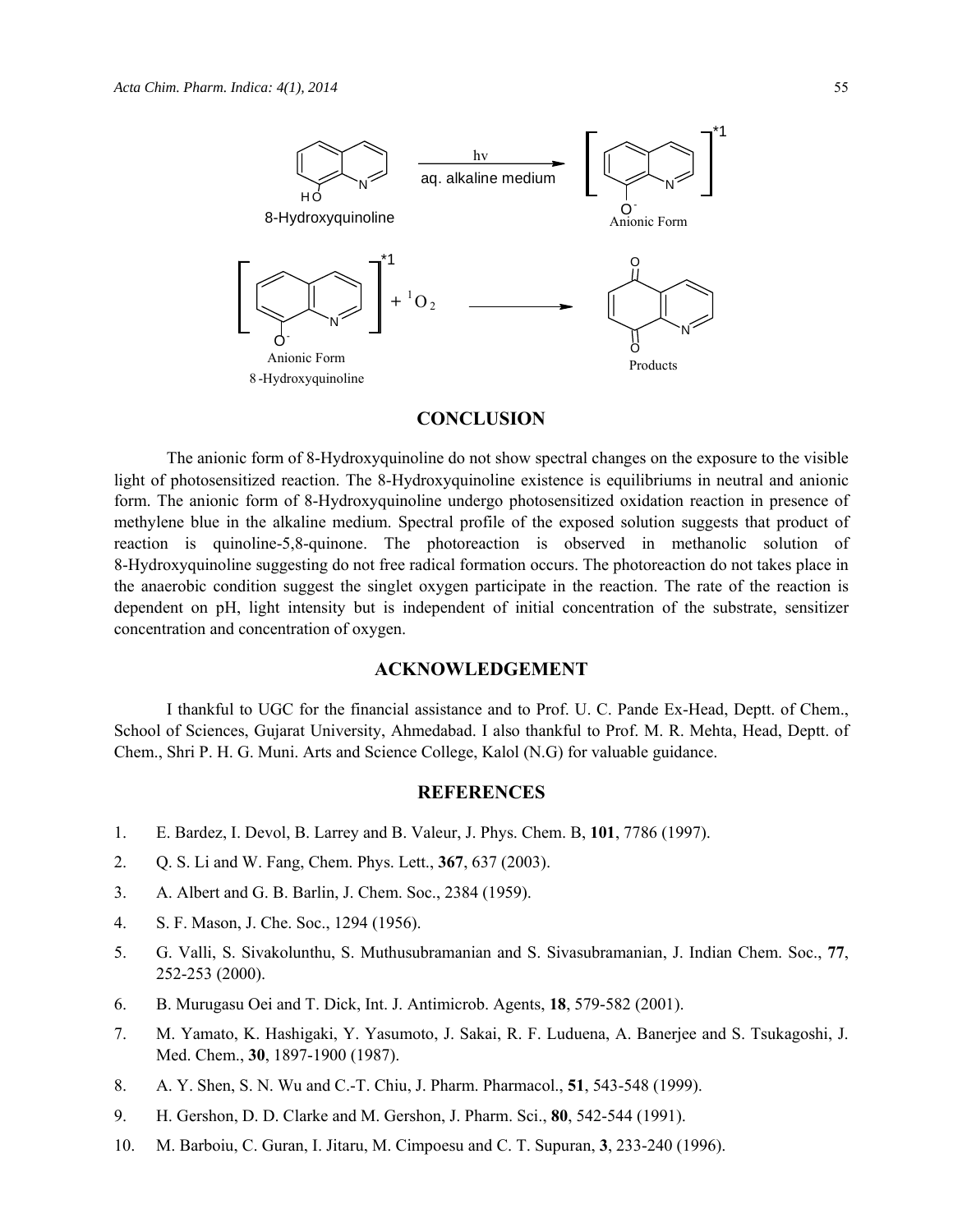- 11. G. Nicoletti, E. Domalewska and R. Borland, **103**, 1085-1097 (1999).
- 12. Albrecht-Gary, A. Blanc, Biaso and Thomas, European J. Inorg. Chem., 2596-2605 (2003).
- 13. Qiu, Yong, Shao, Zhang and Hong, Japanese J. Appl. Phys., **39**, 1151-1153 (2000).
- 14. M. Brinkmann, B. Fite, S. Prantontep and C. Chaumont, Chem. Mater*.*, **16**, 4627 (2004).
- 15. H. Bock, P. Dickmann, H. F. Herrmann and Z. Naturforsch, B Chem. Sci., **46(2)**, 326 (1991).
- 16. A. N. Palaniappan, K. Bharathi and K. G. Sekar, Pol. J. Chem*.*, **72**, 122-126 (1998).
- 17. A. S. Amarasekara, Synth. Commun*.*, **29**, 3063-3066 (1999).
- 18. J. Cossy and D. Belotti, Tetrahedron Lett., **42**, 4329-4331 (2001).
- 19. A. Pajares, J. Gianotti, E. Haggi, G. Stettler, F. Amat-Guerri and S. Criado, J. Photochem. Photobiol. A: Chem., **119**, 9-14 (1998).
- 20. E. Bardez, I. Devol, B. Larrey and B. Valeur, J. Phys. Chem. B, **101**, 7786-7793 (1997).
- 21. E. Bardez, I. Devol and A. Chatelain, J. Colloid & Interface Sci., **205**, 178-184 (1998).
- 22. C. Todter and H. Lackner, Synthesis, 567 (1997).
- 23. (a) R. Barret and M. Daudon, Tetrahedron Lett., **34**, 4871 (1990). (b) A. S. Kende and F. H Ebetino, Tetrahedron Lett., **25**, 923 (1984).
- 24. (a) D. W. Cameron and K. R. Deutscher and G. I. Feutrill, Aust. J. Chem., **35**, 1439 (1982). (b) G. Teuber, Chem. Ber., **87**, 1236 (1954).
	- (c) D. L. Boger, K. C. Cassidy and S. J. Nakahara, Am. Chem. Soc., **115**, 10722 (1993).
	- (d) D. L. Boger, S. R. Duf, J. S. Panek and M. J. Yasuda, J. Org. Chem., **26**, 5782-5790 (1985).
- 25. F. J. Jiang and W. D. Xue, Advanced Materials Research, 399-401, 1481-1486 (2011).
- 26. A. Riva, F. Trifiro and F. Santarelli, J. Mol. Catal., **11(2-3)**, 283-291 (1981).
- 27. T. Zhang, T. K. Oyama, S. Horikoshi, H. Hidaka Jincai Zhao and N. Serpone, Solar Energy Materials and Solar Cells, **73(3)**, 287-303 (2002).
- 28. T. Hatsui and H. Takeshita, J. Photochem. Photobiol. A: Chemistry, **57(1-3)**, 257-264 (1991).
- 29. M. N. Usacheva and M. C. Teichert and M. A. Biel, J. Photochem. Photobiol B: Biology, **71(1-3)**, 87- 98 (2003).
- 30. A. J. Pons, F. Sagués, M. A. Bees and P. Graae Srensen, J. Phys. CheMB, **104(10)**, 2251-2259 (2000).
- 31. H. M. Chawla, K. Kaul and Meena, Indian J. Chem., Sec. B, **32(7)**, 733 (1993).
- 32. C. Tanielian, R. Mechin, R. Seghrouchni and C. Schweitzer, J*.* Photochem. Photobiol. A: Chemistry, **71(1)**, 12 (2000).
- 33. E. Silva, C. De Landea, A. M. Edwards and E. Lissi, J. Photochem. Photobiol. B: Biology, **55(2-3)**, 196-200 (2000).
- 34. R. A. Floyd, J. E. Schneider and D. P. Dittmer, Antiviral Research, **61(3)**, 141-151 (2004).
- 35. L. Weiner, E. Roth and I. Silman, Photochem. Photobiol. (2010).
- 36. Y. S. Li, Z. T. Wang, S. D. Luo, S. S. Li and D. Y. Zhu, Nat, Prod, Res., **20(8)** (2006) pp. 724-730.